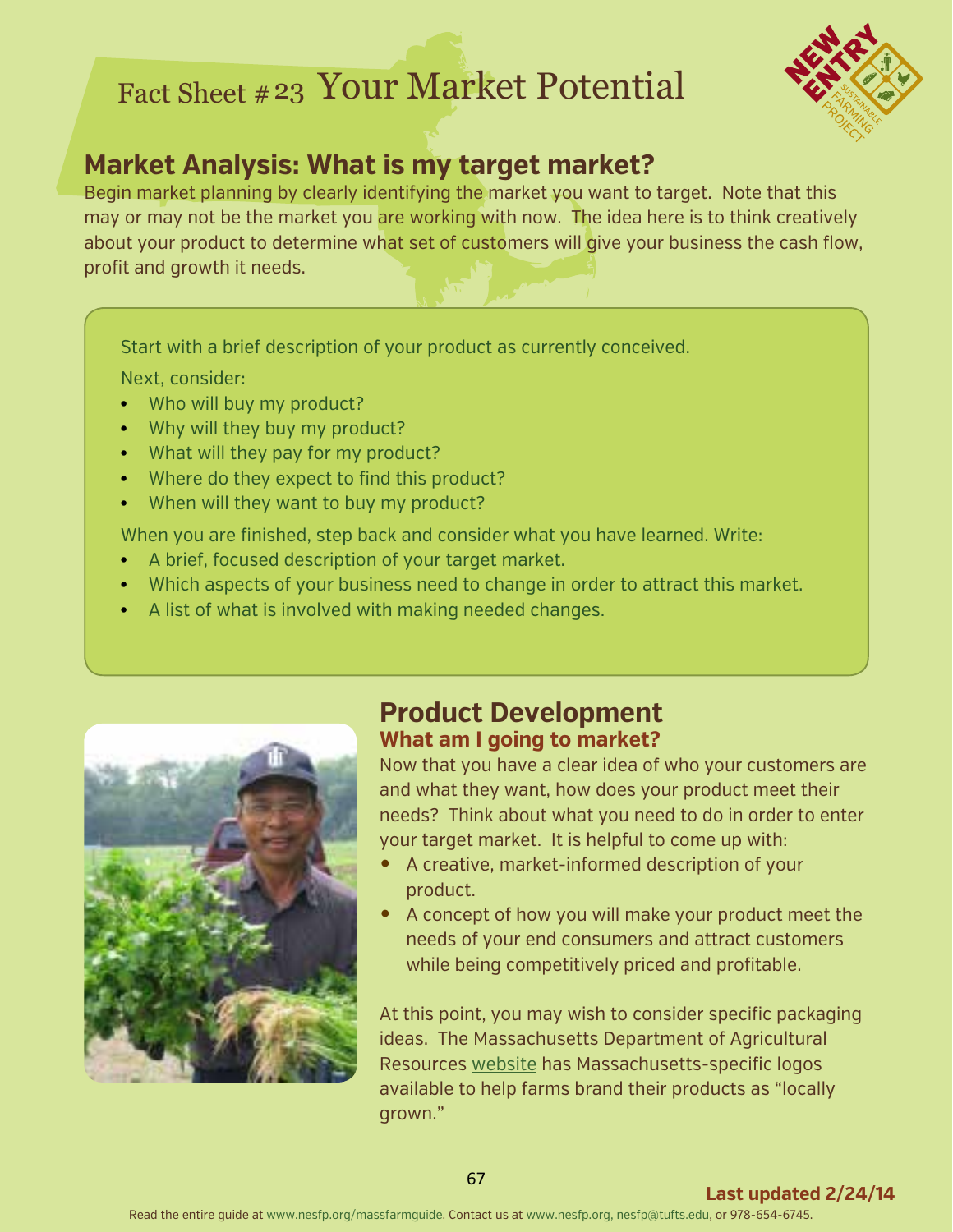### **[Buy Local Campaigns](http://www.mass.gov/agr/massgrown/buy-locals.htm) in Massachusetts**





#### **Market Positioning How does my product satisfy the needs of my market better than my competition?**

How you position your product in the mind of your customers determines how the product is perceived. Positioning is a strategic component of marketing. It ties together information about your product, your market, your competition and your industry. You can distinguish yourself on the basis of the needs you fill, the services you provide, the

distribution channels you use, or the pricing strategies you employ. Think about your product from the perspective of your customer and that of your competition. Your task is to figure out how to make the customer choose YOUR product.

Competitors can either be direct (offering the same product) or indirect (offering a product that might substitute for yours and vice versa). Some competitors may be local, while others could be national or international chains, or even internet-based sales. Finally, remember that you can form alliances with competitors in some situations – keep an open mind!

68